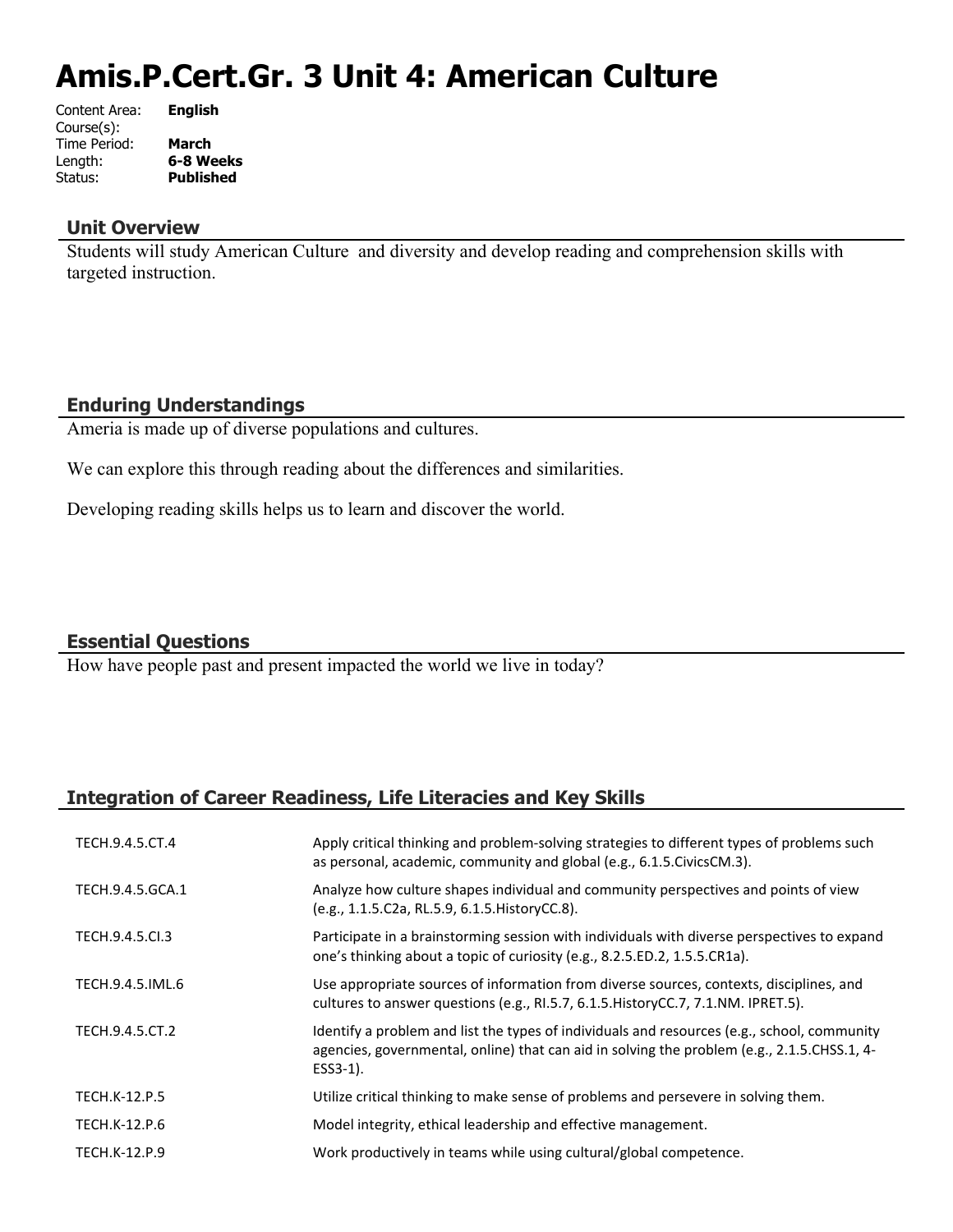# **Instructional Strategies & Learning Activities**

RL 3.1-3.3, 3.5-3.9

RI 3.1-3.7

SL 3.1-3.6

### **Unit 4 Theme:** American Culture

#### **Focus skills:**

\*Develop questions to ask and answer about a given text

\*Cite text to answer questions

\*Recount stories to determine the moral or lesson

\*Identify character traits, feelings and motivations

\*Determine how a character's action effects the events in the story

\*Distinguish a separate point of view from that of the narrator/characters

\*Use illustrations to

- \*Determine the main idea and supporting details
- \*Determine the sequence of events and those event's causes/effects
- \*Determine meaning of grade level/domain specific words.
- \* Use nonfiction text features to locate information

\*Come to a discussion prepared, ready to follow rules, able to ask and answer questions and explain own ideas.

\*Report on a topic, demonstrating fluid reading

\*Create an audio recording of a story

\*Speak in complete sentences and appropriate English when reporting

## **Informational text suggestions:**

Assorted biographies

Information text on Monarch Butterflies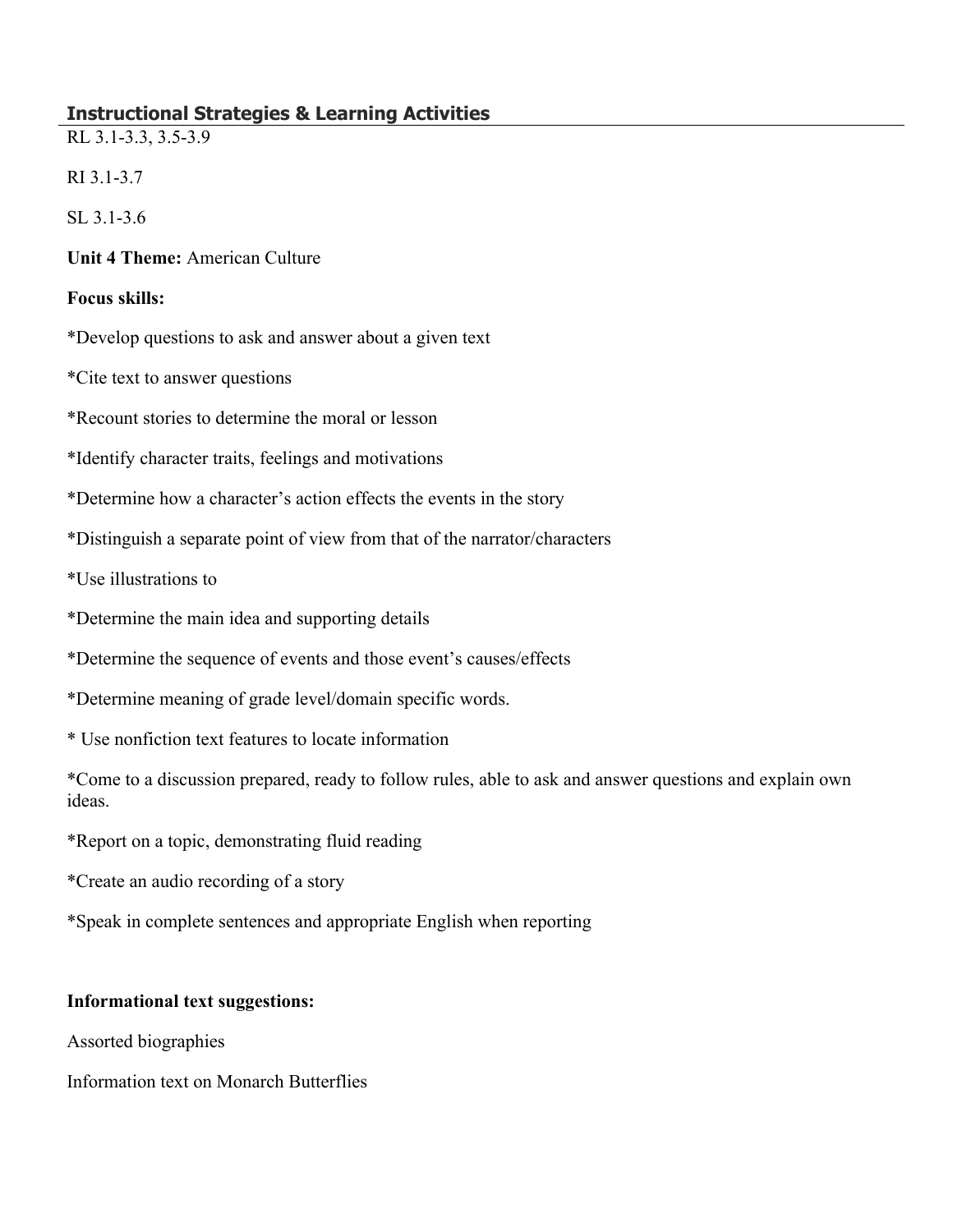## **Literature Text suggestions:**

**"Who Was" series**

## **Assorted Monarch Migration books**

#### **Cross Curricular Topics:**

American Culture, Diversity

Human Rights learn more about a

text

\*Compare and Contrast themes, setting and plots of stories

Guided Reading:

RL 3.1-3.3, 3.5-3.9

RI 3.1-3.7

RF 3.4

SL 3.1-3.3

Students will be flexibly grouped in small guided reading groups according to level and/or by needed skill.

Done on a daily basis:

-Meet with 2-3 groups

- Independent Reading

- Teaching Strategies (See standards)

Teacher will assess students using Standards Based Checklist, On Demand Data and Independent Reading Level

Word Study:

## **Unit 4: Phonics and Word Recognition**

**Focus Skills:**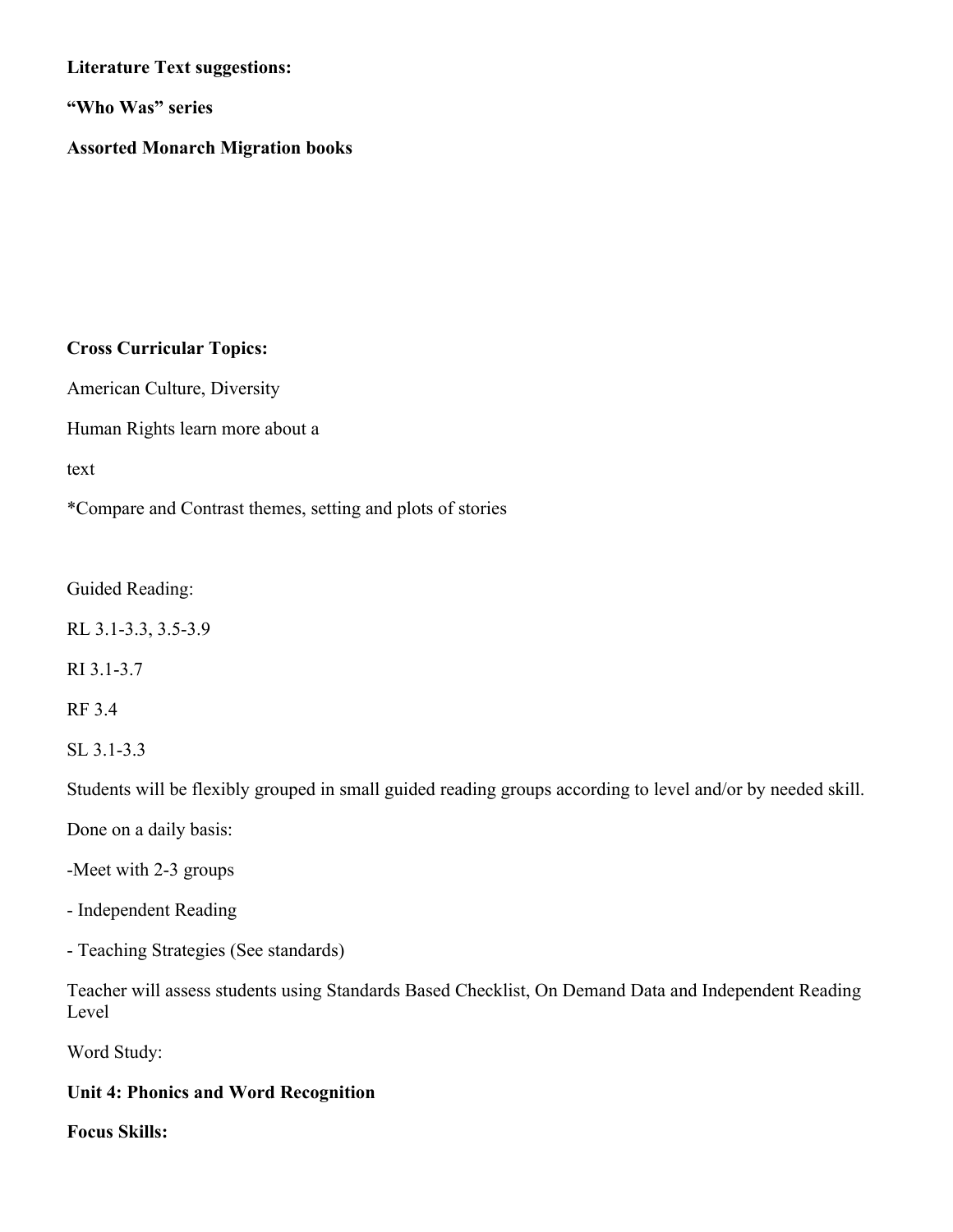- \* Know and apply grade-level phonics and word analysis skills in decoding words.
- \* Identify and know the meaning of the most common prefixes and derivational suffixes.
- \* Decode words with common Latin suffixes.

#### **Focus Language skills:**

- \*Form and use regular and irregular plural nouns.
- \*Form and use regular and irregular verbs.
- \*Use knowledge of language when writing and speaking
- \* Use sentence level context as a clue to determine the meaning of a word
- \*Use a dictionary or glossary to clarify
- the meaning of a word.
- \*Use knowledge of language when writing and speaking
- \*Acquire and accurately use grade-appropriate words and phrases

## **Technology and Design Integration**

Students will interact with the SmartBoards, Chromebooks, and Document Camera.

| TECH.8.1.5.A.CS1 | Understand and use technology systems                                                                                                                                                                                      |
|------------------|----------------------------------------------------------------------------------------------------------------------------------------------------------------------------------------------------------------------------|
| TECH.8.1.5       | Educational Technology: All students will use digital tools to access, manage, evaluate, and<br>synthesize information in order to solve problems individually and collaborate and to<br>create and communicate knowledge. |
| TECH.8.1.5.A     | Technology Operations and Concepts: Students demonstrate a sound understanding of<br>technology concepts, systems and operations.                                                                                          |
| TECH.8.1.5.B     | Creativity and Innovation: Students demonstrate creative thinking, construct knowledge<br>and develop innovative products and process using technology.                                                                    |
| TECH.8.1.5.A.2   | Format a document using a word processing application to enhance text and include<br>graphics, symbols and/or pictures.                                                                                                    |

## **Interdisciplinary Connections**

| SOC.6.1.4.D.2   | Summarize reasons why various groups, voluntarily and involuntarily, immigrated to New<br>Jersey and America, and describe the challenges they encountered. |
|-----------------|-------------------------------------------------------------------------------------------------------------------------------------------------------------|
| SOC.6.1.4.D.3   | Evaluate the impact of voluntary and involuntary immigration on America's growth as a<br>nation, historically and today.                                    |
| SOC.6.1.4.D.CS1 | Immigrants come to New Jersey and the United States for various reasons and have a                                                                          |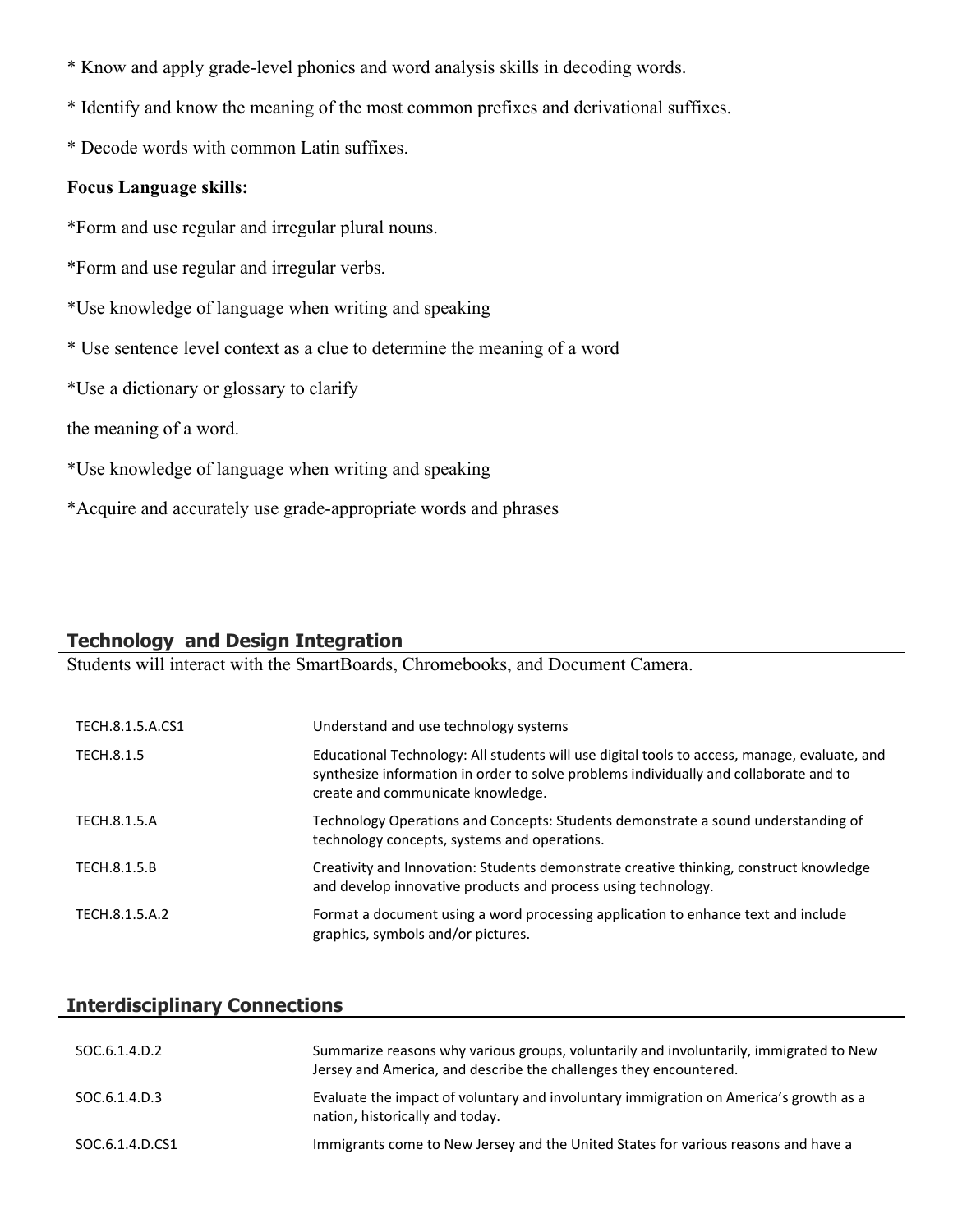## **Differentiation**

Based on invidual need, teachers will offer additional support though conferencing, modified mentor text, peer support and individualized mini-lessons.

Advanced learners will be offered more rigorous mentor texts to emulate, teacher conferences and reference materials to support in-depth writing endeavors, based on choice.

## **Modifications & Accommodations**

**:**

Refer to QSAC EXCEL SMALL SPED ACCOMMOCATIONS spreadsheet in this discipline.

## **Modifications and Accommodations used in this unit:**

IEP and 504 accommodations will be utilized.

## **Benchmark Assessments**

**Benchmark Assessments** are given periodically (e.g., at the end of every quarter or as frequently as once per month) throughout a school year to establish baseline achievement data and measure progress toward a standard or set of academic standards and goals.

## **Schoolwide Benchmark assessments:**

Aimsweb benchmarks 3X a year

Linkit Benchmarks 3X a year

DRA

## **Additional Benchmarks used in this unit:**

Aimsweb

DRA

Linkit testing 3 times a year.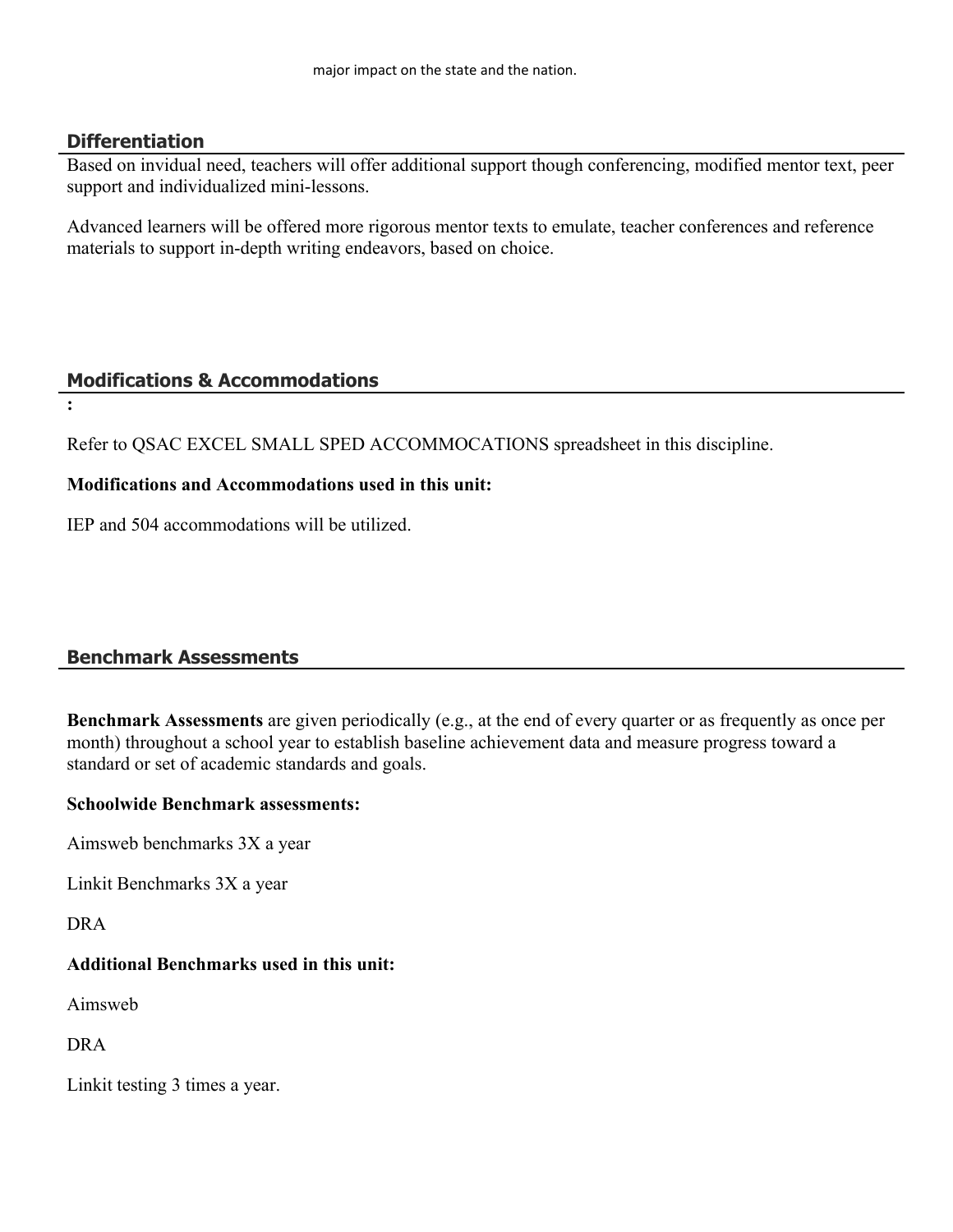## **Formative Assessments**

Assessment allows both instructor and student to monitor progress towards achieving learning objectives, and can be approached in a variety of ways. **Formative assessment** refers to tools that identify misconceptions, struggles, and learning gaps along the way and assess how to close those gaps. It includes effective tools for helping to shape learning, and can even bolster students' abilities to take ownership of their learning when they understand that the goal is to improve learning, not apply final marks (Trumbull and Lash, 2013). It can include students assessing themselves, peers, or even the instructor, through writing, quizzes, conversation, and more. In short, formative assessment occurs throughout a class or course, and seeks to improve student achievement of learning objectives through approaches that can support specific student needs (Theal and Franklin, 2010, p. 151).

#### **Formative Assessments used in this unit:**

Teacher conference

**Discussion** 

Homework

Teacher made assignments

## **Summative Assessments**

**Summative assessments** evaluate student learning, knowledge, proficiency, or success at the conclusion of an instructional period, like a unit, course, or program. Summative assessments are almost always formally graded and often heavily weighted (though they do not need to be). Summative assessment can be used to great effect in conjunction and alignment with formative assessment, and instructors can consider a variety of ways to combine these approaches.

#### **Summative assessments for this unit:**

Performance Assessments

Writing Rubrics

Reading & Writing Checklists

Word Study Quizzes

**Reading On-Demands**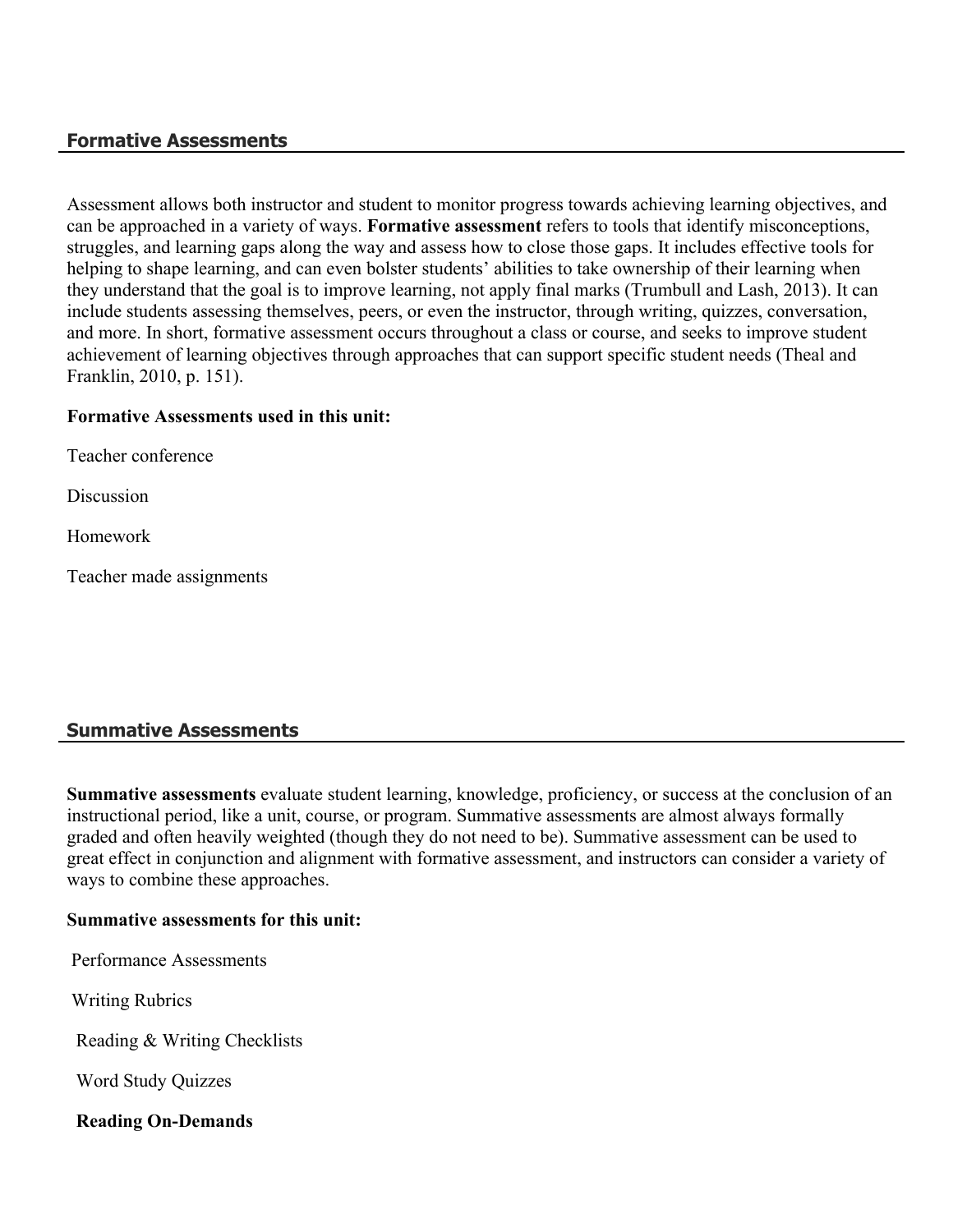# **Instructional Materials**

See embedded listings above

Bookroom

Hyperlinks

Internet

Media Center

http://commoncore.org/maps/index.php/

## **Standards**

| LA.SL.3.2 | Determine the main ideas and supporting details of a text read aloud or information<br>presented in diverse media and formats, including visually, quantitatively, and orally.                             |
|-----------|------------------------------------------------------------------------------------------------------------------------------------------------------------------------------------------------------------|
| LA.SL.3.3 | Ask and answer questions about information from a speaker, offering appropriate<br>elaboration and detail.                                                                                                 |
| LA.SL.3.4 | Report on a topic or text, tell a story, or recount an experience with appropriate facts and<br>relevant, descriptive details, speaking clearly at an understandable pace.                                 |
| LA.SL.3.5 | Use multimedia to demonstrate fluid reading at an understandable pace; add visual<br>displays when appropriate to emphasize or enhance certain facts or details.                                           |
| LA.SL.3.6 | Speak in complete sentences when appropriate to task and situation in order to provide<br>requested detail or clarification.                                                                               |
| LA.RL.3.1 | Ask and answer questions, and make relevant connections to demonstrate understanding<br>of a text, referring explicitly to the text as the basis for the answers.                                          |
| LA.RL.3.5 | Refer to parts of stories, dramas, and poems when writing or speaking about a text, using<br>terms such as chapter, scene, and stanza; describe how each successive part builds on<br>earlier sections.    |
| LA.RL.3.6 | Distinguish their own point of view from that of the narrator or those of the characters.                                                                                                                  |
| LA.RL.3.2 | Recount stories, including fables, folktales, and myths from diverse cultures; determine<br>the central message/theme, lesson, or moral and explain how it is revealed through key<br>details in the text. |
| LA.RL.3.3 | Describe the characters in a story (e.g., their traits, motivations, or feelings) and explain<br>how their actions contribute to the plot.                                                                 |
| LA.RL.3.7 | Explain how specific aspects of a text's illustrations contribute to what is conveyed by the<br>words in a story (e.g., create mood, emphasize aspects of a character or setting).                         |